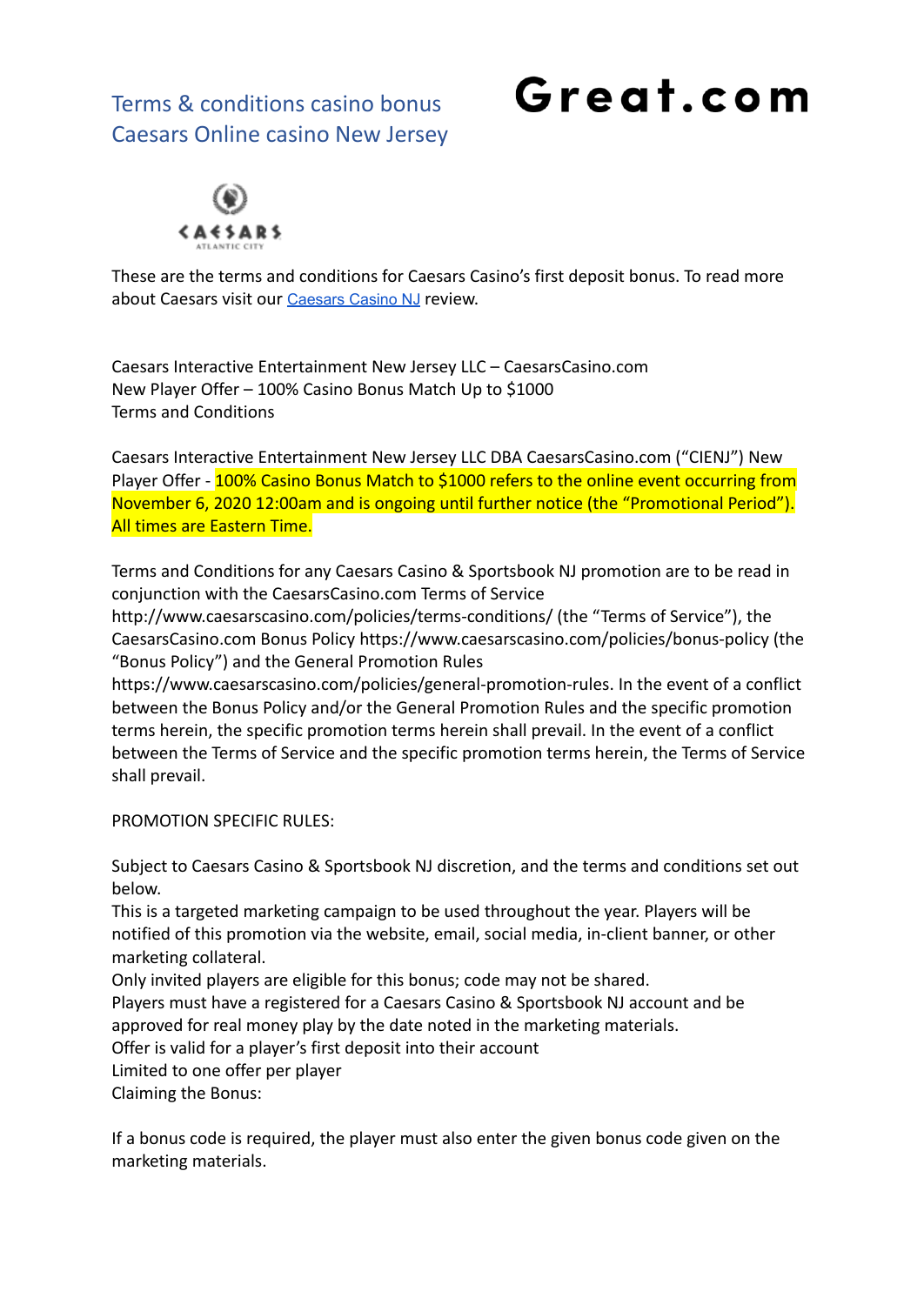# Great.com

Once the offer has been claimed and a qualifying deposit has been made, bonus play equaling 100% of their deposit amount, up to a maximum of \$1000 in bonus play, will be added to the player's account.

Wagering Requirements:

All Bonus Funds associated with the above promotion are subject to Caesars Casino & Sportsbook NJ discretion and all terms and conditions.

Wagering requirements on bonus funds vary based on the game type played. Visit https://www.caesarscasino.com/policies/bonus-policy for the contribution rate of each game type.

In order to be eligible to withdraw the bonus funds and any winnings generated from wagers made with the bonus funds, players must wager the combined deposit and bonus amount (the "Wagering Requirement") 5x on slot games, 10x on video poker games, and 25x for all other games.

Players have 7 days to satisfy the Wagering Requirements from the date the bonus funds are awarded. Failing to do so will result in the expiration and forfeiture of any remaining bonus amount.

Making a withdrawal with any funds locked to a bonus or cancelling the bonus itself, prior to satisfying wagering requirements will result in the bonus funds and any bonus winnings being forfeited

Accounting:

The CIENJ accounting department will review the Patron Account Adjustment report for bonus adjustments in accordance with 13:69O-1.9.

This promotion is being conducted in accordance with N.J.A.C. 13:69O-1.4(q). CIE Promotions will retain details of all participants for 60 days after the event in accordance with N.J.A.C. 13:69D-1.8(g)6xiii.

General:

Must be physically located within the State of New Jersey to participate in any CIENJ promotion and Wager on any device.

Individuals who are excluded from casino facilities, either through a government program or by their own request, are not eligible.

Employees or Caesars Entertainment are not eligible to participate.

Trademarks used herein are owned by Caesars Interactive Entertainment, LLC and its affiliated companies. All other trademarks not owned by Caesars that appear herein are the property of their respective owners.

Management reserves the right to change or cancel this promotion at any time without notice.

Bonus is not available on deposits made via PayNearMe or at the Caesars Atlantic City Casino Cage.

Customer Support can be reached at NJSupport@CaesarsCasino.com or 1-800-986-9248. Valid only within the State of New Jersey.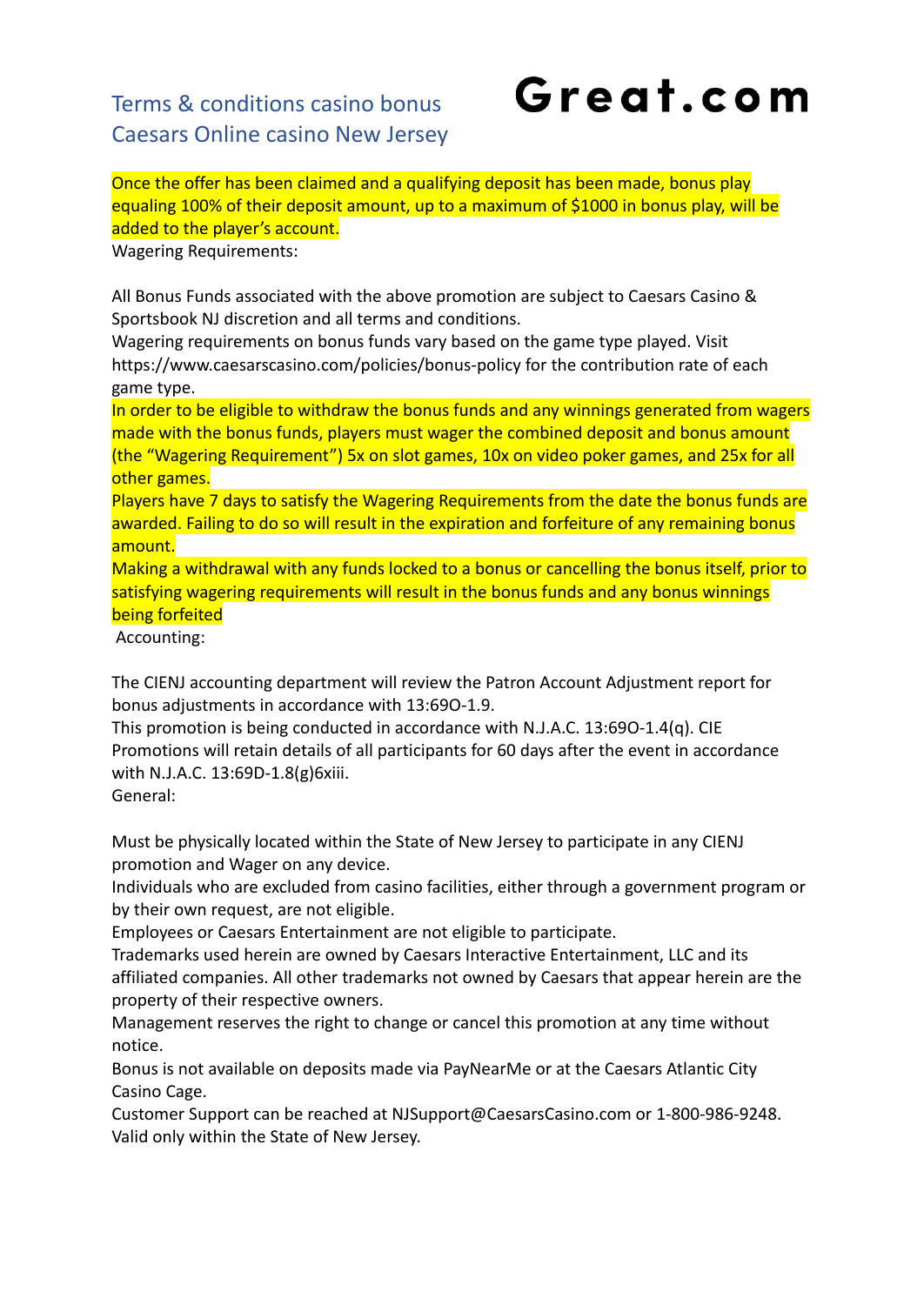# Great.com

#### **CaesarsCasino.com Bonus Policy**

Bonus promotions (referred to herein as "bonuses" or "promotions") may be offered by CaesarsCasino.com to both new and existing players.

Terms and conditions for any CaesarsCasino.com bonus promotion are to be read in conjunction with the CaesarsCasino.com Terms of Service (the "Terms of Service"), the CaesarsCasino.com Bonus Policy (the "Bonus Policy") and the General Promotion Rules. In the event of a conflict between the Bonus Policy and/or the General Promotion Rules and the specific promotion terms herein, the specific promotion terms herein shall prevail. In the event of a conflict between the Terms of Service and the specific promotion terms herein, the Terms of Service shall prevail.

#### A. Eligibility

To be eligible for bonuses, players must have a valid and verified CaesarsCasino.com real-money account.

Caesars Interactive Entertainment NJ, LLC ("CIE", or "we", or "us") reserves the right to limit any bonus to one per player at our sole discretion.

B. General Terms & Conditions

By participating in any promotion, the player indicates that he has read, understood, and agreed to the CaesarsCasino.com Terms of Service, the General Promotion Rules, this Bonus Policy, and the Specific Bonus terms.

Unless otherwise stated in the Specific Bonus Terms, each bonus is only available once per account. We reserve the right to limit eligibility for any bonus to one per computer, family, household address, or email address, or impose other limits on bonuses in cases of accounts or gameplay originating from environments where computers or Internet services are shared (e.g. university campuses, hotels, workplaces, etc.)

Unless otherwise specified in the Specific Bonus Terms, no bonus may be used in combination with any other bonus offered by CaesarsCasino.com.

Online Reward Credits or Tier Credits will not be awarded for wagers placed with bonus funds.

In the event that we, in our sole discretion, determine that a player is abusing, or otherwise acting in bad faith in relation to any bonus or promotion, we reserve the right to terminate a player's account and/or withhold funds in a player's account pursuant to our Terms of Service, subject to applicable laws and regulations.

We reserve the right, at our sole discretion and at a time of our choosing to revoke bonuses or any parts thereof.

We may, at our sole discretion, amend or modify the terms of any bonus or promotion. We reserve the right, in our sole discretion, to restrict eligibility for any bonus offer to a limited category or subset of players.

All bonus or promotional funds are subject to the terms of our Withdrawal Policy Bonuses are non-refundable and non-transferrable, and cannot be redeemed for cash.

C. Wagering Requirements for Casino Bonuses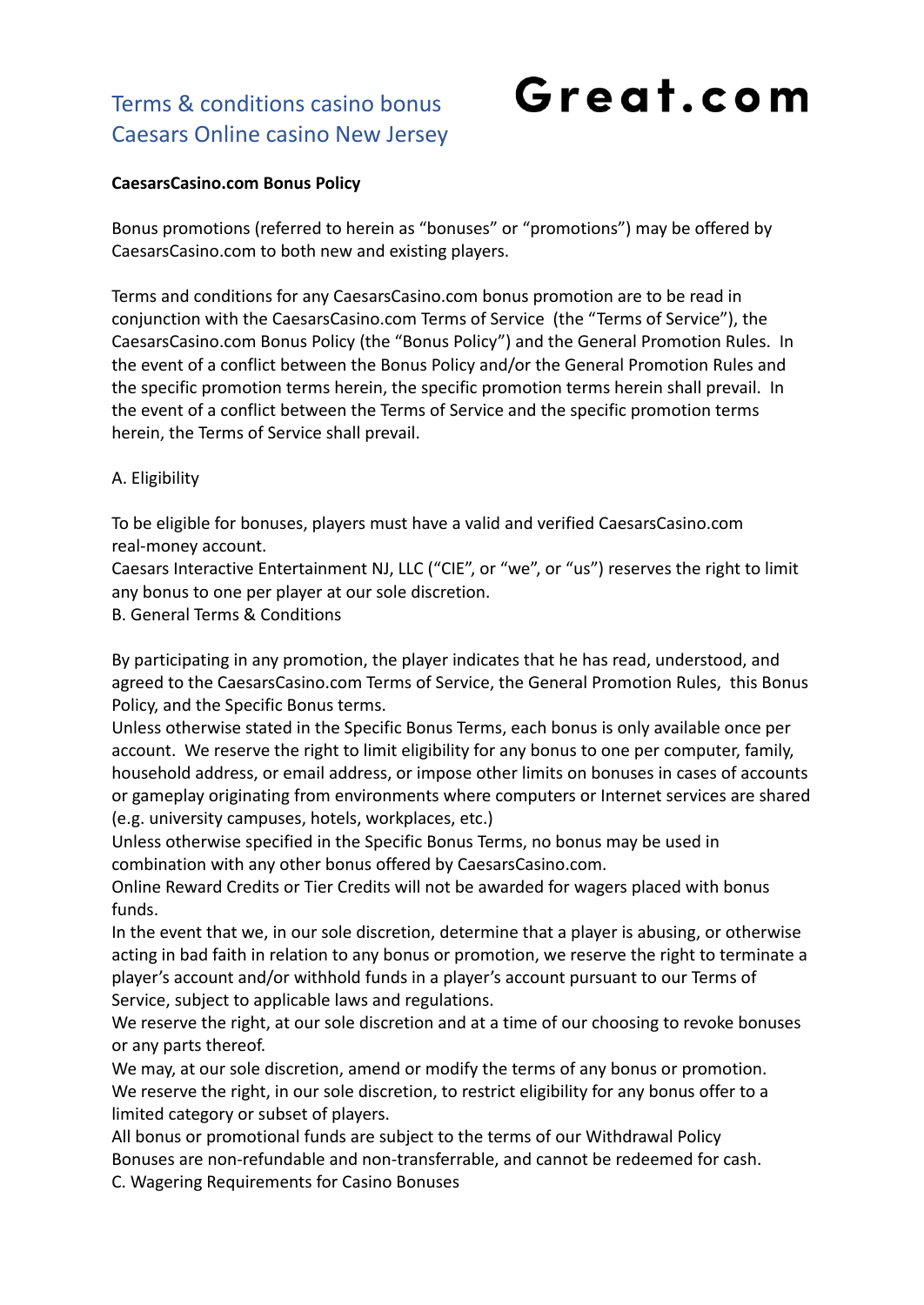## Great.com

#### Terms & conditions casino bonus Caesars Online casino New Jersey

To be eligible to withdraw any bonus amount, players will be required to meet certain wagering requirements set out in the promotion's Specific Bonus Terms ("Wagering Requirements").A player may have multiple bonuses in his account, but wagers may not contribute to satisfying the Wagering Requirements applicable to more than one bonus at once. Only upon satisfaction of the Wagering Requirements applicable to such bonus (or the expiration or cancelation of the bonus) will wagers then contribute toward satisfying the Wagering Requirements of the bonus awarded next-in-time.

In order to claim an available bonus, a player must lock a portion of their cash into the bonus. These locked funds can be used to meet the wagering requirements of the bonus and cannot be withdrawn until the wagering requirements for that bonus are met, or until the bonus is cancelled.

For any wager placed while a bonus is active, funds are first deducted from the player's cash balance. If no cash is available in the player's balance, then the player wagers with their bonus funds.

Bonus winnings cannot be withdrawn until the Wagering Requirements associated with a promotion are satisfied.

Canceling a bonus prior to meeting wagering requirements will result in the forfeiture of the bonus and any winnings derived there from.

Bonus funds and any winnings generated from the bonus, which have not been converted to cash MAY be forfeited (a) when a new bonus has been activated prior to completion of the current bonus's requirements or (b) withdrawing from a cash balance.

Players must fulfil a bonus' Wagering Requirements prior to a date specified in the Specific Terms of such bonus (the "Expiry Date"). If the Wagering Requirements are not satisfied before the Expiry Date, bonus funds and any winnings generated from the wagering of such bonus funds will be forfeited.

Accumulated bonus winnings generated from bonus wagers and/or winnings generated from cash wagers that meet the wagering requirements for a single Bonus Offer, that exceed a taxable threshold, may be subject to tax reporting.

#### D. Eligible Games

Promotions may restrict the list of games that will contribute toward satisfying the promotion's Wagering Requirements.

Bonus funds may be restricted to being used only for specific games.

Different games contribute at different rates toward satisfying the Wagering Requirements applicable to any promotion. Unless otherwise specified within the specific promotion terms, games will contribute at the rates listed in the Wagering Contribution table below. E. Other Terms & Conditions

Neither CaesarsCasino.com, nor any of its affiliates, shall be liable for any damages howsoever arising as a result of any promotion or any modification, alteration, discontinuance or termination of any promotion, and any such liability shall be borne solely and exclusively by the player, subject to applicable laws and regulations.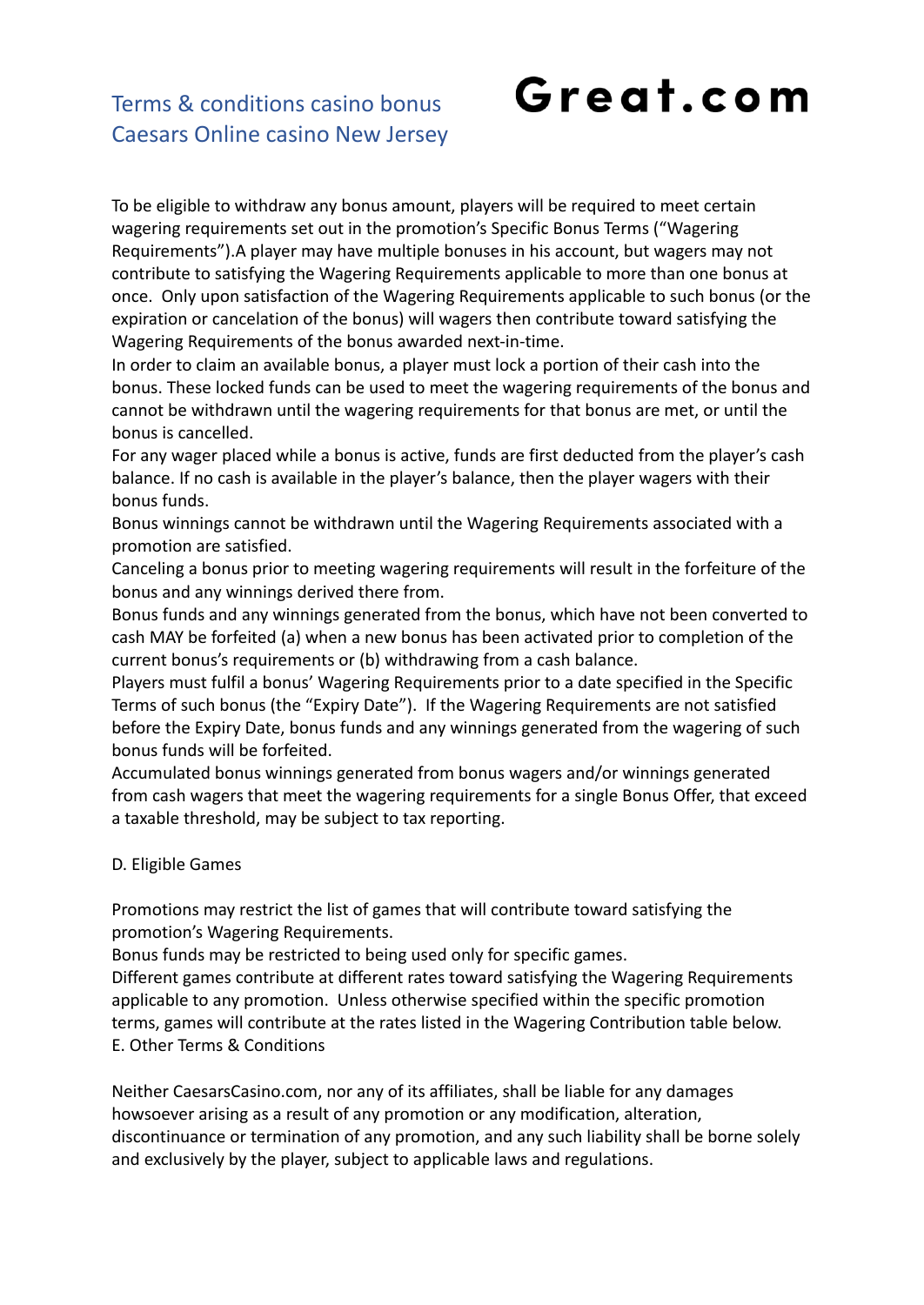# Great.com

CaesarsCasino.com reserves the right to review transaction records and logs from time to time. If, upon review, CaesarsCasino.com discovers a player who has benefited from bonus funds by abusing a promotion and/or participating in betting patterns CaesarsCasino.com deems to be irregular, CaesarsCasino.com reserves the right to withdraw the bonus amount and any associated winnings, subject to applicable laws and regulations. Examples of irregular betting patterns include but are not limited to the placing of equal or zero margin bets.

Any fees payable to CaesarsCasino.com, including but not limited to fees levied on dormant accounts in accordance with New Jersey gaming regulations, may be deducted from any bonus amounts.

In the event that CaesarsCasino.com deems in its sole discretion that you have been taking unfair advantage of promotions, or have executed any other act in bad faith in relation to a promotion offered on CaesarsCasino.com or any other sites owned, operated by, or affiliated with CaesarsCasino.com, we shall have the right to block or terminate your account, and the Company shall be under no obligation to refund to you any bonus funds or winnings that may be in your account, subject to applicable laws and regulations.

Wagering Contribution Table for Casino Bonuses

Pursuant to the CaesarsCasino.com Bonus Policy, different games contribute at different rates toward satisfying the Wagering Requirements applicable to any promotion. Unless otherwise specified, games will contribute at the rates listed below.

For example: if you are playing a game with a Wagering Contribution of 100% and you wager \$10, the entire \$10 will contribute towards satisfying the Wagering Requirement. Conversely, if a \$10 wager is made on a game with a Wagering Contribution of 50%, only \$5 would contribute toward satisfying the Wagering Requirement. Sports wagers do not contribute to a bonus's wagering requirement. The table below is subject to revision at any time at the exclusive discretion of CaesarsCasino.com. **Games** 

Wagering Contribution

**Slots** 

100%

Video Poker

50%

Table Games

20%